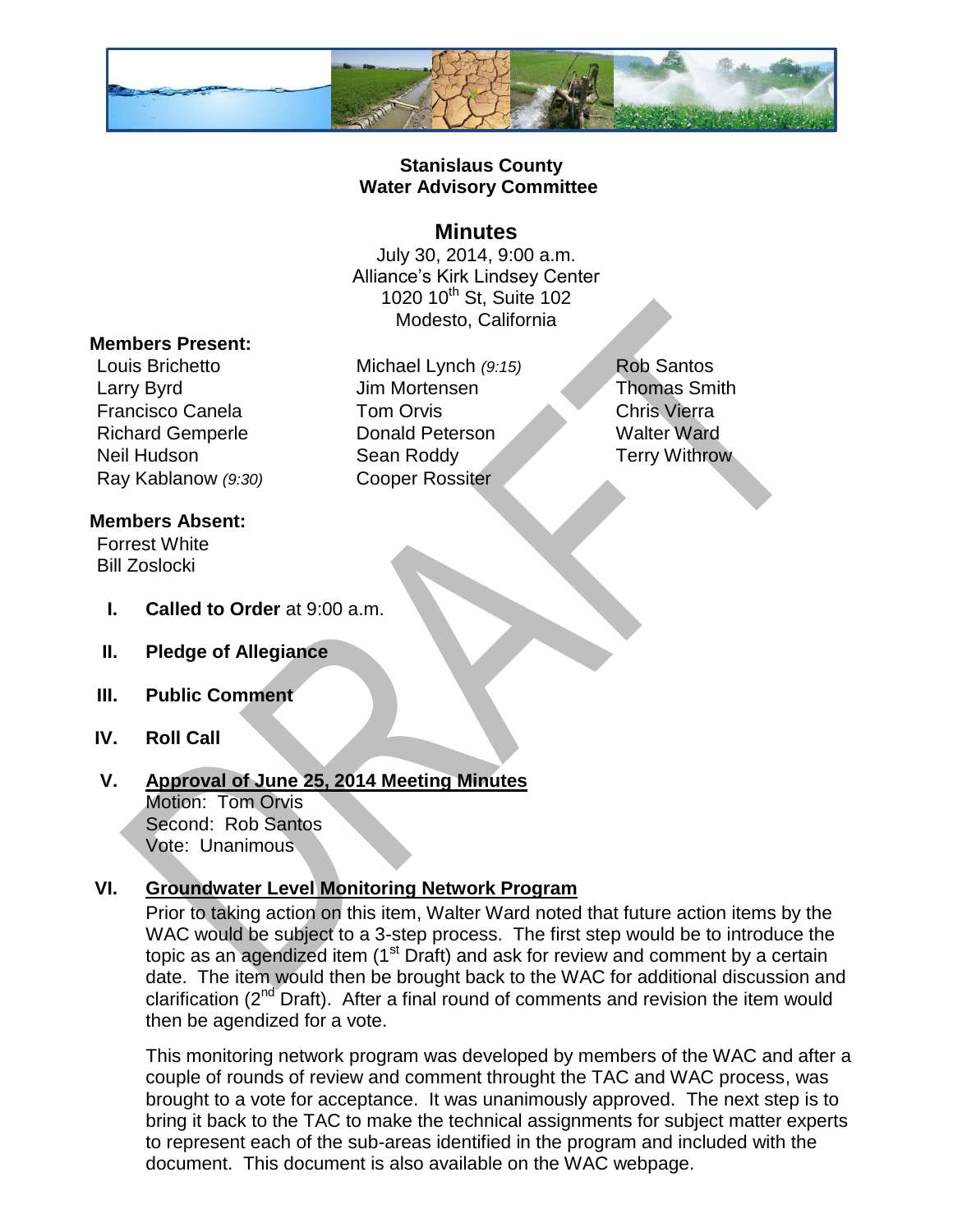Motion: Rob Santos Second: Cooper Rossiter Vote: Unanimous

#### **VII. Water Well Permitting Activity**

Walter Ward presented a chart that compared well permitting activity for 2014 compared to 2013. The chart depicted agricultural well permits and domestic water well permits for the eastside of the County and for the remainder of the County. It showed that there are many more permits being issued for agricultural wells and domestic wells in other parts of the County outside of the eastside. The charts are included with the presentation materials for this meeting and are posted on the WAC webpage.

#### **VIII. Rural Domestic Well Issues**

Walter Ward provided an overview of the location of the reported domestic wells that have been impacted by the drought and/or local pumping. The "dry wells" are scattered throughout the County but there are clusters in the Valley Home and Denair areas. The predominant character of these wells is that they are shallow (generally less than 100 feet in depth) and most are 40+ years in age.

Ward also reported to the committee that a "Report a Well Problem" form for reporting well problems has been developed and will be uploaded to the County's website. This will allow affected well owners to report the problems they are experiencing with their water well. The information will be kept confidential and not shared with the public. It will be set up to allow on-line reporting or the well owner can print the form out and mail/fax/attach the completed document to the County at the address indicated on the form. The County webpage concerning this item will also include links to other web sites where useful information regarding in-home water use & conservation, financial assistance (USDA Rural Development Assistance program) and how to contact the DWR to obtain a copy of the Well Completion Report filed for their well.

The concern about the long lead time for wells to be replaced was also discussed as it pertains to drilling capacity. It was noted that DER staff would schedule a meeting with the local water well contractors to discuss this matter and explore what else could be done to speed up the response time. It was also discussed that part of the delay could be related to California Air Resources Board regulations regarding air emissions that could be constraining the availability of drilling rigs. DER staff will initiate this contact to determine what these constraints may be and work with the ARB staff to explore waivers or exemptions due to the drought emergency.

## **IX. Local Groundwater Management Entity Governance and Organizational Structure**

Walter Ward presented a graphic that depicts the relationship between the legislation regarding sustainable groundwater management, the formation of a Local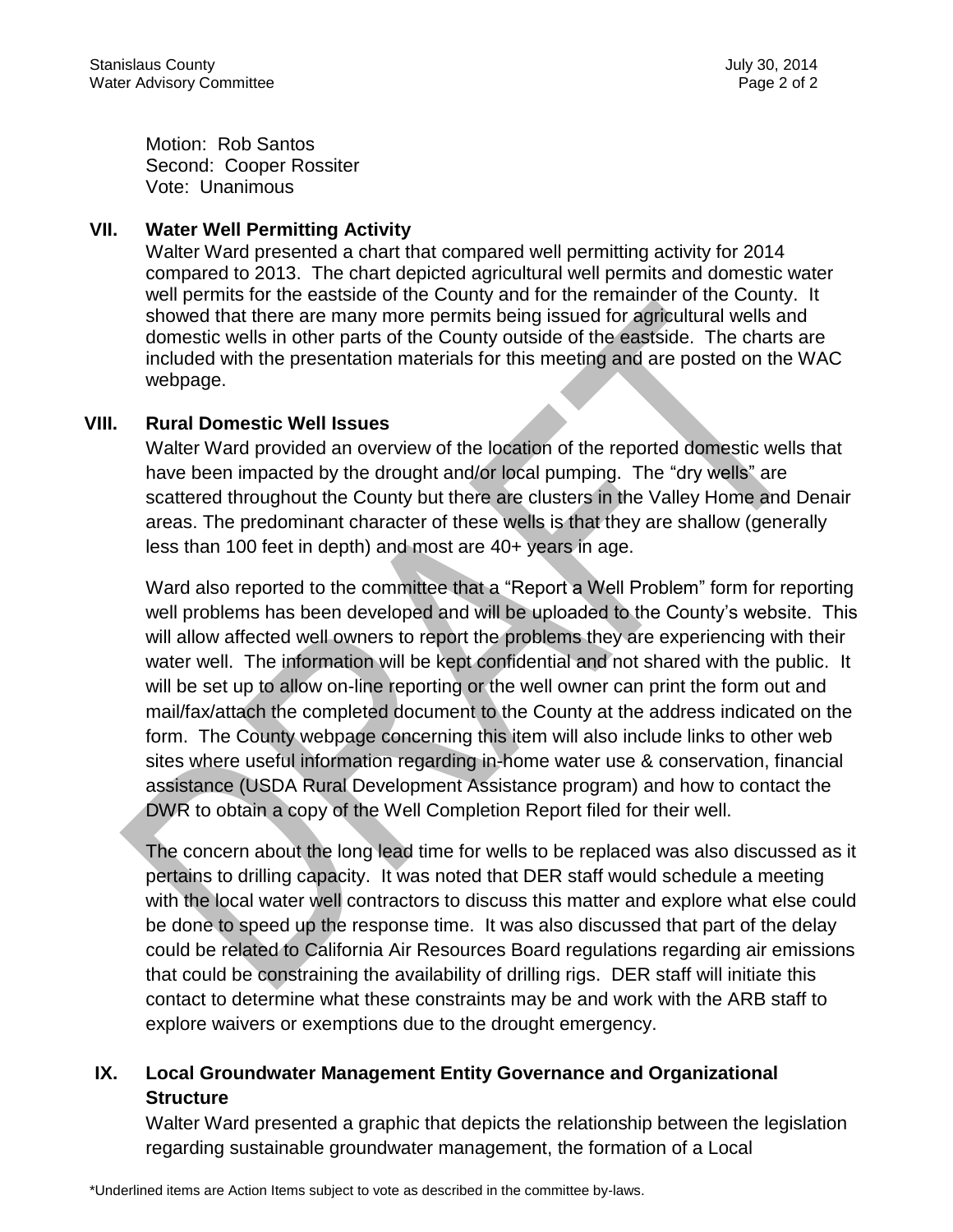Groundwater Management Entity and the creation of a Joint Powers Authority (JPA) that could be used as a governance model for various Groundwater Management Agencies in the County. The discussion included an approach that addressed all four of the groundwater subbasins within Stanislaus County and the partnerships that could be formed with existing groundwater management structures to be in conformance with the draft legislation coming out of Sacramento related to groundwater planning and local oversight. A draft JPA document was provided to the group based on an existing governance model from Kings County. Other JPA examples to explore include Sacramento County and San Joaquin County. This item will be brought back to the WAC for additional discussion at the next meeting.

## **X. Cost-Share Agreement for 1st Year GMAP implementation – 1 st DRAFT**

Walter Ward presented a Cost-Share Agreement document that would allow local contributions to be made to fund the 1<sup>st</sup> Year Outside Services identified in the Groundwater Management Action Plan approved by the Board of Supervisors. This would include financial contributions from the four following sectors: Stanislaus County, the 9 Cities within the County, all irrigation/water districts in the County and from private agri-business interests. Ward asked for review and comments on this document to be incorporated into the next draft. A meeting with all of the City Managers to discuss this item in more detail was scheduled for August 6, 2014. This document is on the WAC webpage on the County's main website.

## **XI. Confidentiality Agreement – 2 nd DRAFT**

Walter Ward presented a 2<sup>nd</sup> draft of a data Confidentiality Agreement modeled after an existing one developed and adopted by the Sacramento Groundwater Authority. Ward asked for FINAL review and comment on this document prior to presenting it for vote action at the next WAC meeting. This document is available on the WAC webpage on the County's main website. It is expected to bring this item back to the WAC for a vote on August 27, 2014.

## **XII. Meeting Adjourned** at 11:33 a.m.

## **Next Meeting: Note that all future WAC meetings will be held at the Alliance Center**

Wednesday, August 13, 2014 at 6:00 pm Alliance's Kirk Lindsey Center 1020 10th St, Suite 102 Modesto, California

PREPARED BY: ANETTE ARIAS, Administrative Secretary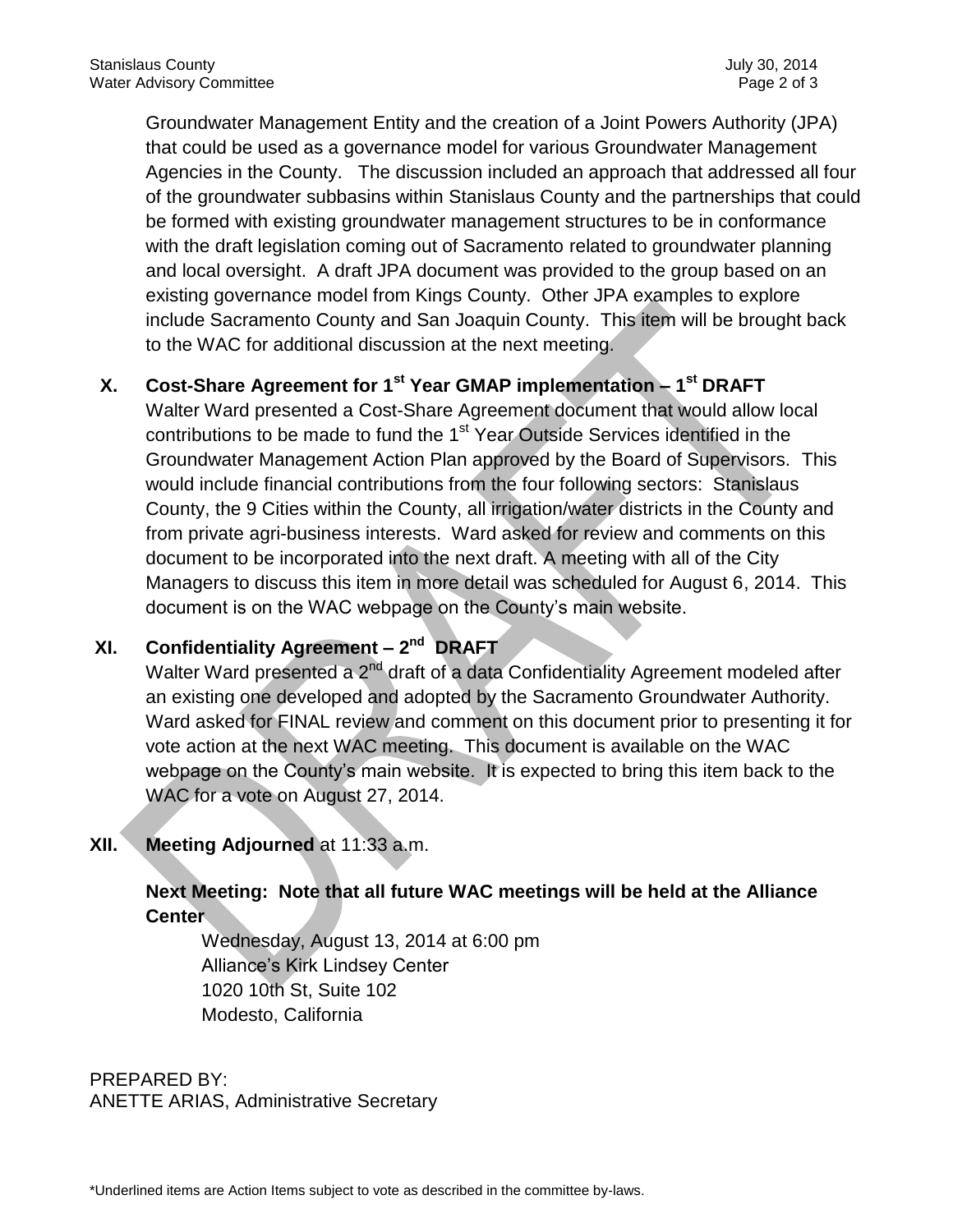# **Stanislaus County Water Advisory Committee Voting & Attendance Record**

**Committee Roster (Voting Members)**

| Meeting<br>Date | Action Item No.               | <b>Bairos</b><br>₹ | <b>Brichetto</b><br>Louis | Byrd<br>Larry | Fransisco Canela | Gemperle<br>Richard | Neil Hudson | Kablanow<br>Ray | Michael Lynch | Mortensen<br>$\overline{\mathbf{m}}$ | Orvis<br>Tom | Peterson<br>Donald | Roddy<br>Sean | Cooper Rossiter | Santos<br>Rob | Smith<br>Thomas | Vierra<br>Chris <sup>'</sup> | Forrest White | Zipser<br>Wayne | <b>Zoslocki</b><br>$\overline{\mathsf{B}}$ | Totals<br>Y | N                | Pass/<br>Fail |
|-----------------|-------------------------------|--------------------|---------------------------|---------------|------------------|---------------------|-------------|-----------------|---------------|--------------------------------------|--------------|--------------------|---------------|-----------------|---------------|-----------------|------------------------------|---------------|-----------------|--------------------------------------------|-------------|------------------|---------------|
| 2/26/14         | VII - Chair                   | Y                  | Y                         | Y             | Y                | Y                   | <b>NP</b>   | <b>NP</b>       | Y             | Y                                    | Y            | Y                  | Y             | Y               | Y             | Y               | Y                            | Y             | <b>NV</b>       | Y                                          | 16          | $\mathbf 0$      | P             |
|                 | VII - Vice Chair              | Y                  | Y                         | Y             | Y                | Y                   | <b>NP</b>   | <b>NP</b>       | Y             | Y                                    | $\mathsf{v}$ | Y                  | <b>V</b>      | Y               | <b>NV</b>     | Y               | Y                            | Y             | Y               | Y                                          | 16          | $\mathbf 0$      | P             |
| 3/12/14         | V - Minutes                   | <b>NP</b>          | Y                         | Y             | Y                | Y                   | Y           | <b>NP</b>       | Y             | Y                                    | Y            | Y                  | Y             | Y               | Y             | Y               | <b>NP</b>                    | <b>NP</b>     | Y               | Y                                          | 15          | $\mathbf 0$      | P             |
|                 | <b>VI - Mission Statement</b> | <b>NP</b>          | Y                         | Y             | Y                | Y                   | Y           | <b>NP</b>       | Y             | Y                                    | Y            | Y                  | $\mathsf{v}$  | Y               | Y             | Y               | <b>NP</b>                    | <b>NP</b>     | Y               |                                            | 15          | $\mathbf 0$      | P             |
| 3/26/14         | V - Minutes                   | Y                  | $Y - 1st$                 | Y             | Y                | Y                   | Y           | Y               | Y             | Y                                    | Y            | $Y - 2nd$          | Y             | Y               | Y             | Y               | Y                            | Y             | Y               | Y                                          | 19          | 0                | P             |
|                 | VI a - Thresholds             | Y                  | Y                         | Y             | Y                | Y                   | Y           | Y               | Y             | $Y - 2nd$                            | Y            | $Y - 1st$          | Y             | Y               | $Y - 2nd$     | Y               | Y                            | Y             | Y               | Y                                          | 19          | $\mathbf 0$      | P             |
|                 | VI b - Monitoring             | Y                  | Υ                         | Y             | Y                | Y                   | Y           | Y               | $Y - 1st$     | $Y - 2nd$                            | Υ            | Y                  | Y             | Y               | Y             | Υ               | Y                            | Y             | Y               | Y                                          | 19          | $\Omega$         | P             |
|                 | VI c - Governance             | Y                  | Y                         | Y             | Y                | Y                   | Y           | Y               | Y             | Y                                    | Y            | Y                  | Y             | Y               | Y             | Y               | Y                            | $Y - 1st$     | Y               | $Y - 2nc$                                  | 19          | $\mathbf 0$      | P             |
|                 | VI d - Funding                | Y                  | Y                         | Y             | Y                | Y                   | Y           | Y               | Y             | Y                                    | Υ            | $Y - 2nd$          | Y             | Y               | Y - 1st       | Y               | Y                            | Y             | Y               | Y                                          | 19          | 0                | P             |
|                 | VI e (1) - Enforcement        | N.                 | $Y - 2nd$                 | N             | Y                | N.                  | N.          | N.              | N.            | N.                                   | N.           | N.                 | N             | $Y - 1st$       | N.            | N               | Y                            | N             | N.              | Y                                          | 5           | 14               | F             |
|                 | VI e (2) - Enforcement        | Y                  | N                         | Y             | N                | Y                   | Y           | Y               | Y             | Y                                    | Y            | Y                  | Y             | N               | Y             | Y               | $Y - 2nd$                    | $Y - 1st$     | Y               | Y                                          | 16          | $\overline{3}$   | P             |
| 4/10/14         | V - Minutes                   | Y                  | Y                         | Y             | Y                | Y                   | Y           | Y               | Y             | $Y - 1st$                            | Y            | Y                  | <b>NP</b>     | <b>NP</b>       | <b>NP</b>     | Y               | Y                            | Y             | Y               | <b>NP</b>                                  | 15          | $\mathbf 0$      | ${\sf P}$     |
| 4/30/14         | V - Minutes                   | <b>NV</b>          | $Y - 1st$                 | <b>NP</b>     | $\mathsf{Y}$     | Y                   | Y           | Y               | Y             | Y                                    | Y            | <b>NP</b>          | Y             | Y               | $\mathsf{Y}$  | $Y-2nd$         | <b>NV</b>                    | Y             | Y               | Y                                          | 15          | $\mathbf 0$      | P             |
| 5/14/14         | V - Minutes                   | <b>NP</b>          | Y                         | Y             | Y                | <b>NP</b>           | Y           | Y               | <b>NP</b>     | $Y - 1st$                            | <b>NP</b>    | <b>NV</b>          | <b>NP</b>     | Y               | <b>NP</b>     | Y               | <b>NP</b>                    | $Y - 2nd$     | Y               | Y                                          | 11          | $\mathbf{0}$     | P             |
| 5/28/14         | VII - Minutes                 | <b>NP</b>          | Y                         | Y             | Y                | Y                   | $Y-1st$     | Y               | A             | $Y-2nd$                              | A            | Y                  | Y             | Y               | A             | Y               | <b>NP</b>                    | Y             | Y               | Y                                          | 14          | $\mathbf 0$      | P             |
|                 | IX - Recommendations          | <b>NP</b>          | Y                         | Y             | Y                | Y                   | Y           | Y               | Y             | Y                                    | Y            | $Y-2nd$            | Y             | Y               | $Y-1st$       | Y               | <b>NP</b>                    | Y             | Y               | Y                                          | 17          | $\theta$         | P             |
|                 | IX a Governance               | <b>NP</b>          | Y                         | $Y-1st$       | Y                | Y                   | Y           | Y               | Y             | Y                                    | $Y-2nd$      | Y                  | Y             | Y               | Y             | Y               | <b>NP</b>                    | Y             | Y               | Y                                          | 17          | 0                | P             |
|                 | Amendment G-1                 | <b>NP</b>          | Y                         | Y             | Y                | Y                   | Y           | Y               | Y             | N                                    | Y            | N                  | Y             | $Y-2nd$         | Y             | $Y-1st$         | <b>NP</b>                    | Y             | Y               | Y                                          | 15          | $\overline{2}$   | P             |
|                 | Amendment G-2a                | <b>NP</b>          | Y                         | N             | N                | Y                   | $Y-2nd$     | Y               | Y             | Y                                    | Y            | Y                  | Y             | Y               | Y             | Y               | <b>NP</b>                    | Y             | Y               | $Y-1st$                                    | 15          | $\overline{2}$   | P             |
|                 | Amendment G-2b                | <b>NP</b>          | Y                         | N             | N                | Y                   | $Y-2nd$     | Y               | Y             | Y                                    | Y            | Y                  | Y             | Y               | Y             | Y               | <b>NP</b>                    | Υ             | Y               | $Y-1st$                                    | 15          | $\overline{2}$   | P             |
|                 | IX b Enforcement              | <b>NP</b>          | Y                         | $\mathsf{v}$  | Y                | Y                   | Υ           | Y               | $Y-2nd$       | Y                                    | v            | $Y-1st$            | Y             | Y               | Y             | Y               | <b>NP</b>                    | Y             | Y               | Υ                                          | 17          | $\Omega$         | P             |
|                 | Amendment E-2                 | <b>NP</b>          | $Y-2nd$                   | Y             | Y                | N.                  | N.          | Y               | N             | N                                    | Y            | N.                 | Y             | Y               | Y             | $Y-1st$         | <b>NP</b>                    | N             | Y               | Y                                          | 11          | 6                | P             |
|                 | IX c Funding                  | <b>NP</b>          | Y                         | Y             | Y                | Y                   | $Y-2nd$     | Y               | Y             | Y                                    | Y            | Y                  | Y             | Y               | $Y-1st$       | Y               | <b>NP</b>                    | Y             | Y               | Y                                          | 17          | $\mathbf 0$      | P             |
|                 | IX d Threshholds              | <b>NP</b>          | Y                         | Y             | Y                | Y                   | Y           | Y               | Y             | $Y-2nd$                              | Y            | Y                  | Y             | Y               | Y             | Y               | <b>NP</b>                    | $Y-1st$       | Y               | Y                                          | 17          | $\boldsymbol{0}$ | P             |
|                 | Amendment T-2                 | <b>NP</b>          | Y                         | $Y-2nd$       | Y                | Y                   | Y           | Y               | Y             | Y                                    | Υ            | Y                  | Y             | Y               | $Y-1st$       | Y               | <b>NP</b>                    | Y             | Y               | Y                                          | 17          | $\mathbf 0$      | P             |
|                 | IX e Monitoring               | <b>NP</b>          | Y                         | Y             | Y                | Y                   | Y           | $Y-2nd$         | Y             | Y                                    | Y            | Y                  | Y             | Y               | Y             | $Y-1st$         | <b>NP</b>                    | Y             | Y               | Y                                          | 17          | $\boldsymbol{0}$ | P             |
|                 | Amendment M-5a                | <b>NP</b>          | Y                         | Y             | $Y-2nd$          | Y                   | Y           | Y               | Y             | Y                                    | Υ            | Y                  | Y             | Y               | $Y-1st$       | Y               | <b>NP</b>                    | Y             | Y               | Y                                          | 17          | $\Omega$         | P             |
|                 | Amendment M-5b                | <b>NP</b>          | $Y-1st$                   | Y             | Y                | Y                   | Υ           | Y               | Y             | Υ                                    | Y            | Y                  | $\mathsf{v}$  | Y               | Y             | $Y-2nd$         | <b>NP</b>                    | Υ             | Y               | Y                                          | 17          | $\mathbf 0$      | ${\sf P}$     |
|                 | Amendment M-6                 | <b>NP</b>          | $Y-2nd$                   | Y             | Υ                | Y                   | Y           | Y               | Y             | Υ                                    | $\checkmark$ | Y                  | v             | Y               | Y             | $Y-1st$         | <b>NP</b>                    | γ             | Y               |                                            | 17          | 0                | P             |